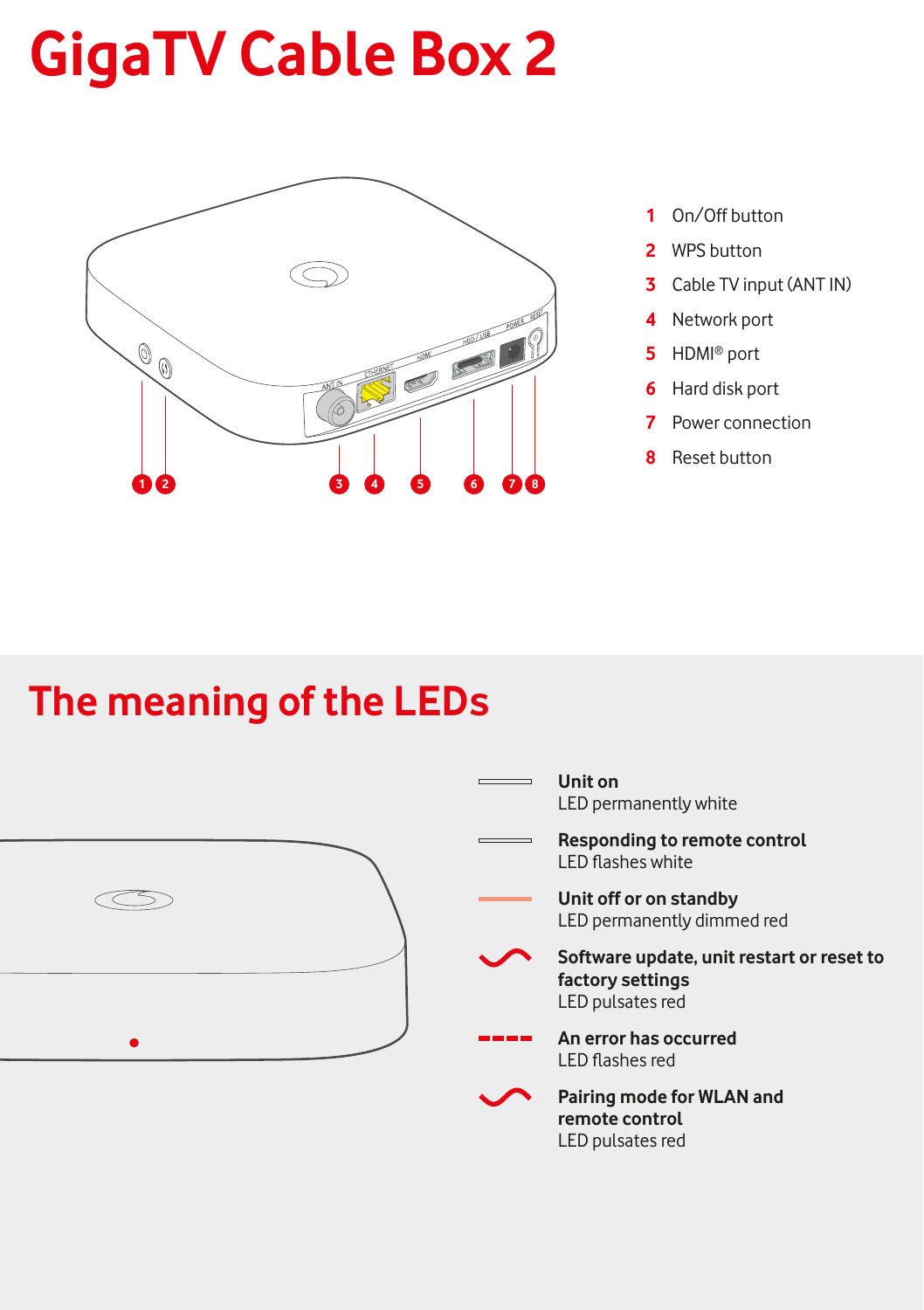### **GigaTV functions**

# **GigaTV main menu**

Opening the GigaTV main menu with the menu button will give you access to all content, including videos, channel media and apps. System settings can also be accessed via this menu.

### **TV guide**

You can open your digital TV guide by pressing the green button on your remote control.



#### **To record an ongoing programme**

Press the record button  $\overline{R}$  on the remote control during live TV or in the TV guide.

#### **To record a future programme**

Select the programme in the TV guide and press the record button on the remote control. Press the button once for series recording. Press it twice for single recording.

**Note:** You can only record when the GigaTV hard disk is connected to the GigaTV Cable Box 2.

 **Timeshift**

If you want to pause, fast-forward or rewind a programme that is currently running, use the timeshift function. Press  $\Pi$  /  $\triangleright$  to pause an ongoing programme. Press the same button to continue. Use the buttons  $\gg$  and  $\ll$  to fast-forward or rewind an ongoing programme.\*

### **Restart\***

If you have missed the start of a programme, use the restart function to restart an ongoing programme from the beginning. Simply select the programme you are watching, press "OK" and select "Restart".

# **Voice control**

Voice-controlling your GigaTV works easily: press the remote control's microphone button and give your instructions. You can switch channels, search for film titles, actors, etc., pause and rewind, adjust the sound and volume, programme recordings and much more.



#### **Child mode**

In child mode, your children only watch what is appropriate for their age. Open child mode using the yellow button on your remote control.

To receive age-appropriate content only, enter your child's age. To exit child mode, enter the child protection PIN.

## **Personal recommendations**

Personal recommendations help you find the content that is right for you every day. You will find recommendations from the TV guide under "Mein TV" in the main menu. Recommendations from the current programme can be found under "Live TV". "Videothek" will show recommended films from the Vodafone video library.

\* For licensing reasons, this is not possible for all channels.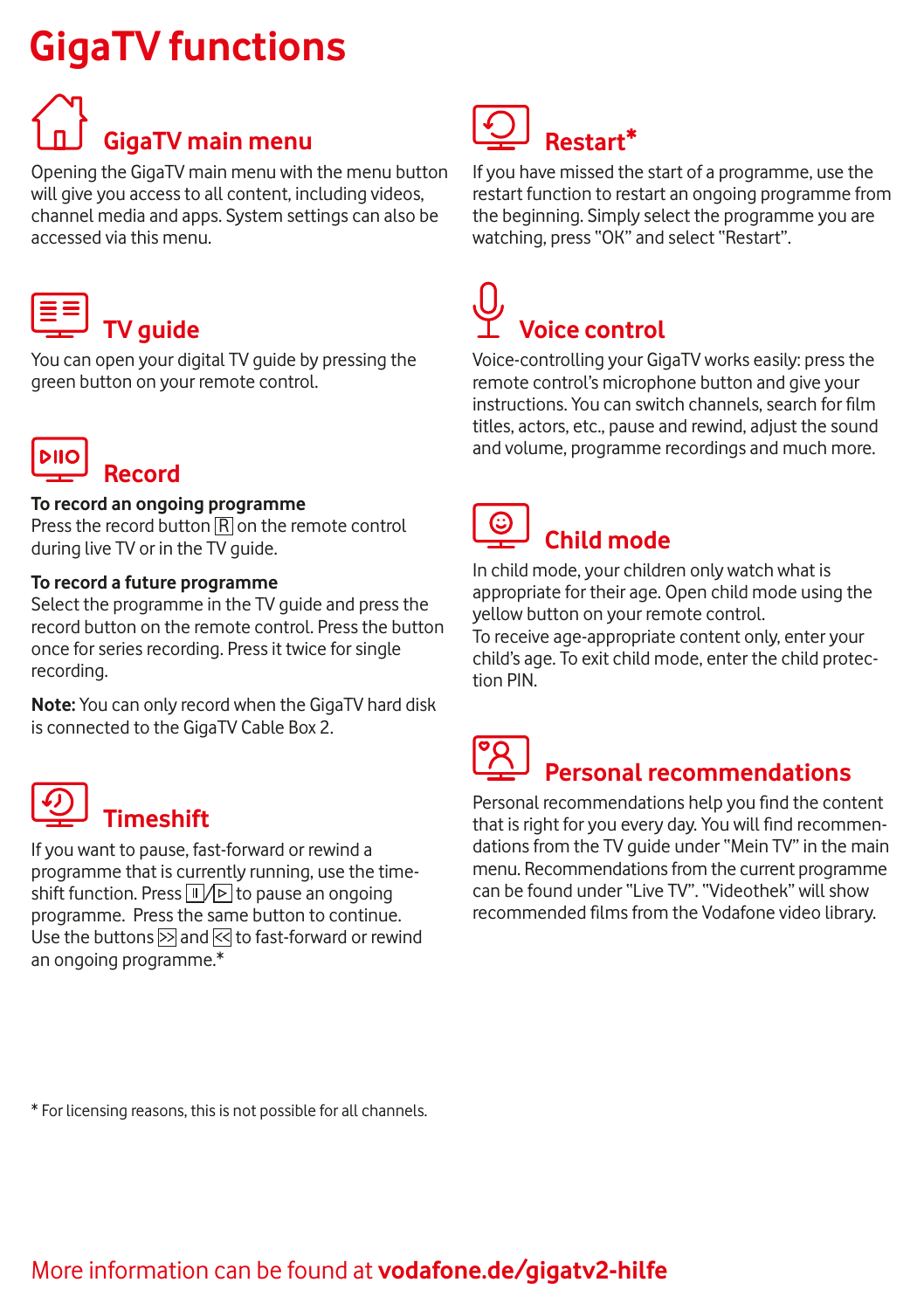### **How to connect the GigaTV Cable Box 2**



You can reach us at any time: In North Rhine-Westphalia, Baden-Württemberg and Hesse: **0221 466 190 19** In other federal states: **0800 526 66 25** 

Please read the safety instructions provided on how to operate the units. Other devices such as a phone, laptop or tablet are not included in the delivery.

- $\rightarrow$  Note: If you have received a router with your GigaTV Box, firstly connect the router according to the instructions. Then connect the GigaTV Box. Position the router to easily connect the two devices with each other via the network cable.
- **1** Connect the hard disk first.
- **2** Connect the **antenna cable** to the **cable TV input (ANT IN)** of your GigaTV Cable Box 2 and to the TV port on the **cable junction box.**
- **3** Connect your GigaTV Box with the **internet.**

We recommend connecting the box with your router using the **network cable**. Alternatively: connect it via WLAN during the installation process (step 6).

- **4** Connect the **HDMI cable** to your GigaTV Cable Box 2 and your TV's HDMI connector.
- **5** Connect the **power cable** to the GigaTV Cable Box 2 and then to the mains. Insert batteries into your remote control. Turn on your TV and select the corresponding HDMI channel.
- **6** Your GigaTV Box will start automatically. The initiation process may take some time. Follow the **installation instructions** on your TV screen.

**Hint:** Your cable junction box may look different from the one in the image. You may also have one with a push-on adapter. In such a case, connect the antenna cable to the TV connector of your push-on adapter.